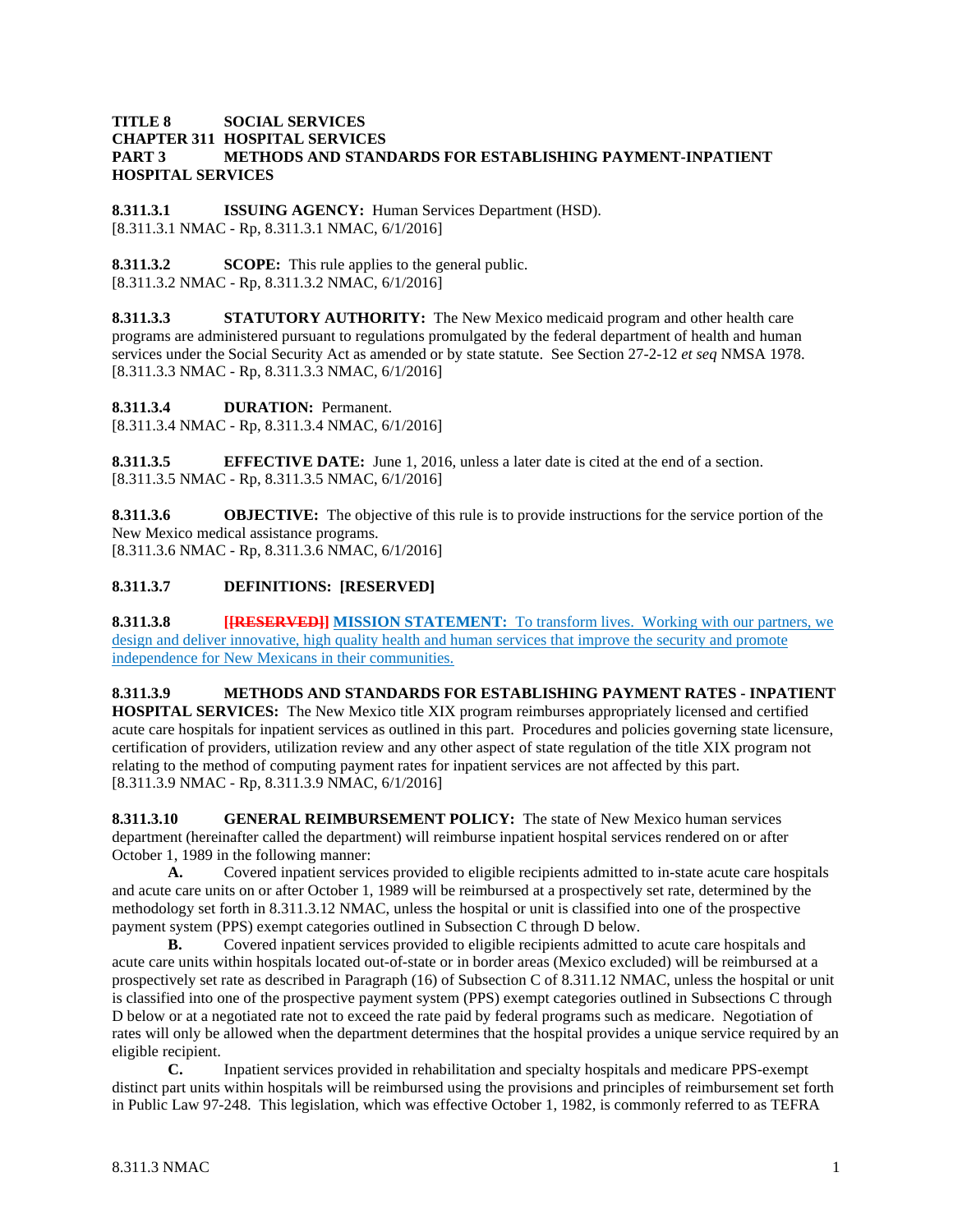(Tax Equity and Finance Reduction Act) and is described in 8.311.3.11 NMAC.

**D.** Indian health services hospitals will be reimbursed using a per diem rate established by the federal government.<br>E.

**E.** New Mexico providers entering the medical assistance division (MAD) program will be reimbursed at the peer group median rate for the applicable peer group, until such time as a distinct rate can be established, unless the hospital meets the criteria for prospective payment exemption as described in Subsections C through D above.

**F.** All hospitals which meet the criteria in Subsection A of 8.311.3.13 NMAC will be eligible for a disproportionate share adjustment.<br> **G.** Effective for disc

**G.** Effective for discharges on or after April 1, 1992, and in accordance with Section 4604 of the Omnibus Budget Reconciliation Act (OBRA) of 1990, the department provides for an outlier adjustment in payment amounts for medically necessary inpatient services involving exceptionally high costs or long lengths of stay for children who have not attained the age of six years in disproportionate share hospitals, and for infants under one year of age in all hospitals, and for individuals of any age in the state teaching hospital. The outlier adjustment for these cases is described in Subsection F of 8.311.3.12 NMAC.

**H.** MAD covered inpatient services provided in specialty hospitals will be reimbursed at an interim rate established by MAD to equal or closely approximate the final payment rates that apply under the cost settlement TEFRA principals. If a provider is not cost settled, the reimbursement rate will be at the provider's cost to charge ratio reported in the provider's most recently filed cost report prior to February 1, 2012. Otherwise, rates are established after considering available cost to charge ratios, payment levels made by other payers, and MAD payment levels for services of similar cost, complexity and duration.

**I.** The reimbursement rates established by MAD using the reimbursement principles stated in 8.311.3 NMAC may be reduced or limited by budget availability at the department's discretion. [8.311.3.10 NMAC - Rp, 8.311.3.10 NMAC, 6/1/2016; A, 1/1/2019]

### **8.311.3.11 PAYMENT METHODOLOGY FOR PPS-EXEMPT HOSPITALS AND EXEMPT UNITS WITHIN HOSPITALS:**

### **A. Application of TEFRA principles of reimbursement:**

**(1)** The principles and methods identified in Public Law 97-248 provision (TEFRA), effective October 1, 1982, regarding allowable payment for inpatient hospital services, and any subsequent changes to such provision shall be used to determine:

**(a)** the amount payable by the department through its fiscal agent for services covered under the MAD program and provided to eligible recipients; and

**(b)** the manner of payment and the manner of settlement or overpayments and underpayment for inpatient services provided by hospitals for MAD reimbursement purposes, effective for all accounting periods which begin on or after October 1, 1983.

**(2)** The inflation factor used in the calculations will be identical to that used by medicare to update payments to hospitals which are reimbursed using the TEFRA methodology, except for the period October 9, 1991 through September 30, 1992, for which the inflation factor will be half percent for urban hospitals and one and a half percent for rural hospitals.

**(3)** In accordance with Section 1902 (s)(3) of the Social Security Act effective July 1, 1991, the TEFRA rate of increase limit for inpatient hospital services will not apply to the delivery of such services to any individual who has not attained their first birthday, (or in the case of such an individual who is an inpatient on his first birthday until such individual is discharged).

### **B. Appeals:**

**(1)** Hospitals may appeal the target rate and application of same, if circumstances beyond the hospitals' control have caused the reimbursement rates to fall at least five percent below actual allowable costs.

**(2)** Such appeals must be filed in writing within 180 calendar days of the notice of final settlement and must contain sufficient supporting documentation to demonstrate that the circumstances causing the situation were not within the control of the hospital and that the continued imposition of the target rate would cause a significant financial hardship.

**(3)** The department shall review the supporting documentation and, if appropriate, grant an exemption from or modification of the target rate. The department's determination on the merits of the appeal will be made within 180 calendar days of receipt of the appeal request, although the state may make a determination to extend such period to a specified date as necessary.

[8.311.3.11 NMAC - Rp, 8.311.3.11 NMAC, 6/1/2016]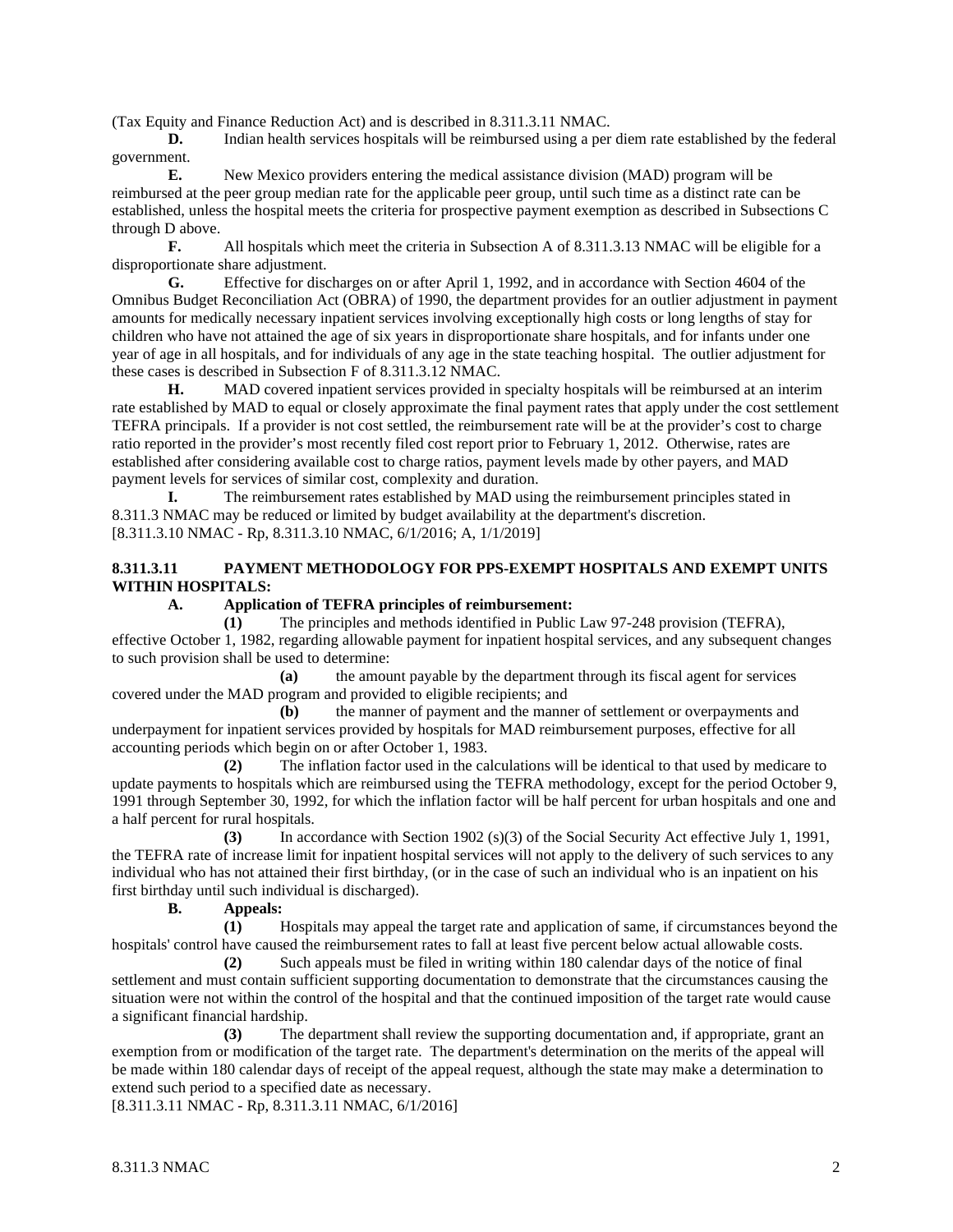**8.311.3.12 PROSPECTIVE PAYMENT METHODOLOGY FOR HOSPITALS:** Payment for all covered inpatient services rendered to eligible recipients admitted to acute care hospitals (other than those identified in Subsections C through D of 8.311.3.10 NMAC) on or after October 1, 1989 shall be made based on a prospective payment approach which compensates hospitals an amount per discharge for discharges classified according to the diagnosis related group (DRG) methodology. The prospective rates for each hospital's MAD discharges will be determined by the department in the manner described in the following subsections.

# **A. Services included in or excluded from the prospective payment rate:**

**(1)** Prospective payment rates shall constitute payment in full for each MAD discharge. Hospitals may not separately bill the eligible recipient or the MAD program for medical services rendered during an inpatient stay, except as described below. Hospitals may submit a claim for payment only upon the final discharge of an eligible recipient or upon completion of the transfer of the eligible recipient to another acute care hospital.

**(2)** The prospective payment rate shall include all services provided to hospital inpatients. These services shall include all items and non-physician services furnished directly or indirectly to hospital inpatients, such as:

**(a)** laboratory services;

**(b)** pacemakers and other prosthetic devices, including lenses and artificial limbs,

**(c)** radiology services, including computed tomography (CT) or magnetic resonance imaging (MRI) scans furnished to an eligible recipient by a physician's office, other hospital or radiology clinic;

**(d)** transportation (including transportation by ambulance) to and from another hospital or freestanding facility to receive specialized diagnostic or therapeutic services.

**(3)** Services which may be billed separately include:

**(a)** ambulance service when the eligible recipient is transferred from one hospital to another and is admitted as an inpatient to the second hospital;

**(b)** physician services furnished to an individual eligible recipient.

# **B. Computation of DRG relative weights:**

**(1)** Relative weights used for determining rates for cases paid by DRG under the state plan shall be derived, to the greatest extent possible, from New Mexico MAD hospital claim data. All such claims are included in the relative weight computation, except as described below.

**(2)** Hospital claim data for discharges occurring from January 1, 1985 through approximately the end of calendar year 1988 are included in the computation and prepared as follows:

**(a)** claims are edited to merge interim bills from the same discharge;

**(b)** all MAD inpatient discharges will be classified using the DRG methodology, a patient classification system that reflects clinically cohesive groupings of inpatient cases which consume similar amounts of hospital resources; claims are assigned to appropriate DRGs using DRG grouper software;

**(c)** claims included in the computation of DRG relative weights were restricted to those claims for cases to be included in the proposed PPS; claims for services provided in PPS-exempt hospitals or units (or for services otherwise exempt from the PPS) were not used to compute DRG relative weights.

**(3)** Charges for varying years are adjusted to represent a common year through application of inflation indices as described in Paragraph (8) of Subsection C of 8.311.3.12 NMAC.

**(4)** Initial relative weights are computed by calculation of the average MAD charge for each DRG category divided by the average charge for all DRGs.

**(5)** Where the New Mexico MAD-specific claims and charge data are insufficient to establish a stable relative weight, a relative weight is imported from other sources such as the CHAMPUS or medicare prospective payment systems. Weights obtained from external sources are normalized so that the overall case mix is 1.0.

**(6)** The relative weights computed as described above shall remain in effect until the next year. At that time, the relative weights will be recalculated using the DRG grouper version similar to the one in use by medicare.

# **C. Computation of hospital prospective payment rates:**

**(1) Rebasing of rates:** Beginning October 1, 1997, the department discontinued the rebasing of rates every three years. Hospital rates in effect October 1, 1996 were updated by the most current market basket index (MBI) as determined by the centers for medicare and medicaid services (CMS) for rates effective October 1, 1997 and succeeding years. Thereafter, pursuant to budget availability and at the department's

knees and hips;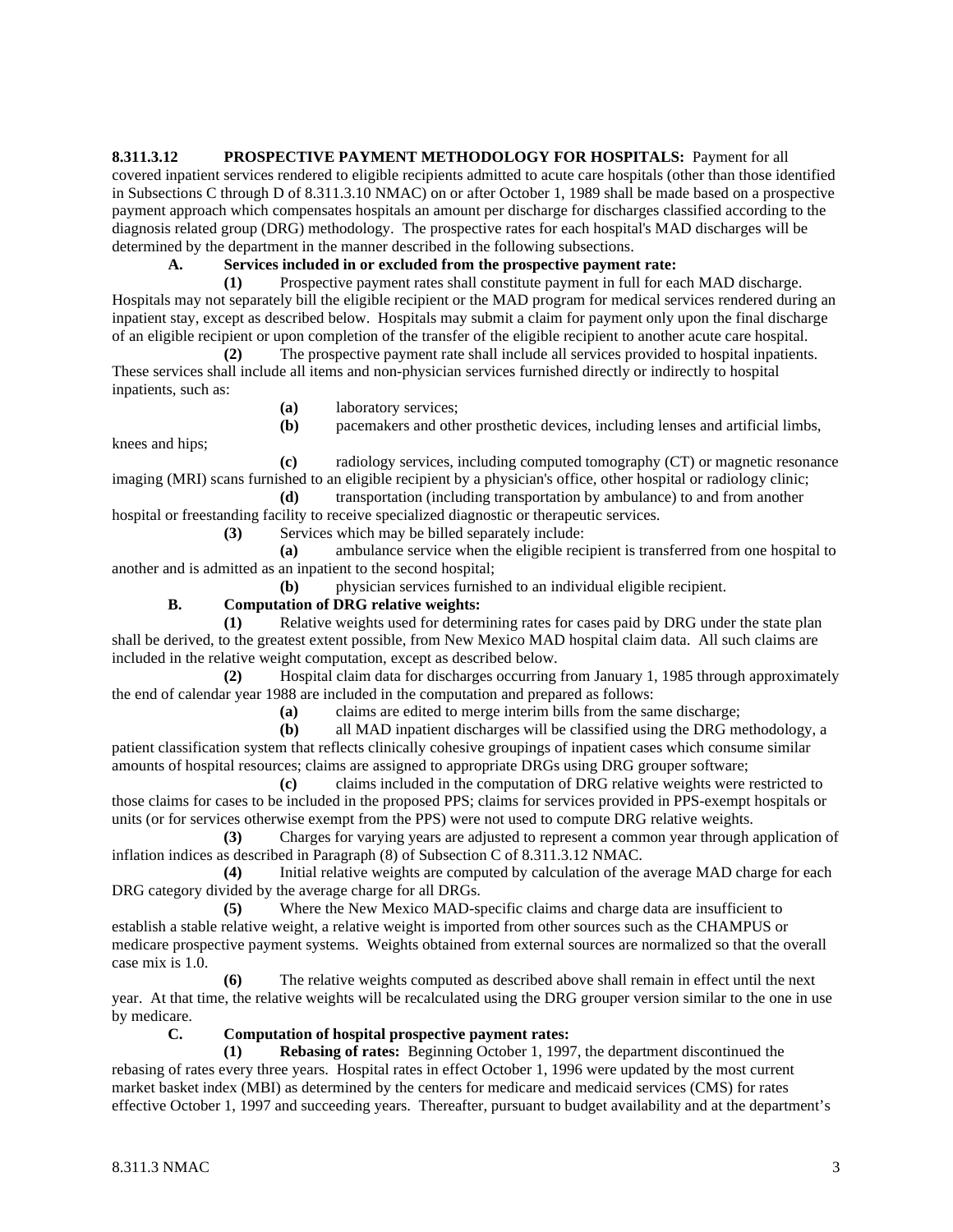discretion, the application of the MBI inflation factor will be reviewed based upon economic conditions and trends. A notice will be sent annually, informing the provider if an MBI increase or a percentage up to the MBI is planned for the year. Comments will be accepted by the department prior to making a final decision.

**(2) Base year discharge and cost data:**

**(a)** The state's fiscal agent will provide the department with MAD discharges for the provider's last fiscal year which falls in the calendar year prior to year one.

**(b)** The state's audit agent will provide MAD costs incurred, reported, audited, or desk audited for the same period.

**(c)** To calculate the total reimbursable inpatient operating costs from the cost and discharge data described above, the department will:

**(i)** exclude estimated outlier discharges and costs as described in Paragraph (4) of Subsection C of 8.311.3.12 NMAC;

**(ii)** exclude pass-through costs, as identified in the TEFRA provisions and further defined in Paragraph (3) of Subsection C of 8.311.3.12 NMAC below.

**(3) Definition of excludable costs per discharge; reduction of excludable capital costs:**

**(a)** The approach used by the department to define excludable costs parallels medicare's approach. Excludable costs are defined according to the PPS or TEFRA methodology and include such costs as those associated with capital, organ acquisition, and certified nurse anesthetists.

**(b)** The pass-through capital costs identified using TEFRA provisions will be reduced in a manner similar to that employed by the medicare PPS. For example, excludable capital costs for fiscal year 1989 will be reduced by fifteen percent as required by Section 4006 of the Omnibus Budget Reconciliation Act of 1987. However, any such reduction to pass-through capital costs will only apply to those costs incurred after October 1, 1989.

**(4) Outlier adjustment factors:** Hospital-specific outlier adjustment factors will be used to deduct outlier costs and cases from the total MAD inpatient operating costs and cases used in rate setting. These factors will be determined by using actual claim and cost data for outlier cases for the base year period. Only claims for cases to be paid by DRG will be included in the analysis used to determine this estimate. The definition of an outlier case can be found in Paragraph (1) of Subsection F of 8.311.3.12 NMAC.

**(5) Calculation of base year operating cost per discharge:** The total reimbursable inpatient operating cost (excluding pass-through costs and estimated outlier costs) is divided by the hospital's number of non-outlier MAD discharges to produce the base year operating cost per discharge. The base rate methodology is described below:

| $BYOR =$ |          | OC/D                                                             |
|----------|----------|------------------------------------------------------------------|
| $BYOR =$ |          | base year operating cost per discharge                           |
| OC.      | $\equiv$ | total Title XIX inpatient operating cost for the base year, less |

excludable costs and estimated outlier costs

 $D = MAD$  discharges for the hospital's base year as provided by the department's fiscal agent, less estimated outlier cases

### **(6) Possible use of interim base year operating cost per discharge rate:**

**(a)** If the fiscal agent and audit agent have not provided the department with a hospital's base year discharges and costs as of June 1 prior to year one, the department will develop an interim operating cost per discharge base rate. This rate will be developed according to the normal base rate methodology, but using costs and discharges for the fiscal year prior to the base year.

**(b)** When an interim rate is developed, the operating costs per discharge are first multiplied by an inflation index (as described in Paragraph (8) of Subsection C of 8.311.3.12 NMAC) to bring the costs to the midpoint of the base year. When the provider's actual base year costs and discharges become available, the department will calculate a final base year operating cost per discharge using the normal base rate methodology. The rate that is computed from the final base year operating costs per discharge will apply to all discharges in year one, retroactive to the effective date of the interim rate.

**(7) Prohibition against substitution or rearrangement of base year cost reports:**

**(a)** A hospital's base year cost reports cannot be substituted or rearranged once the department has determined that the actual cost submission is suitable. A submission shall be deemed suitable 180 calendar days from the date of the notice of proposed rate (NPR) issued by the state's intermediary in the absence of an appeal by the hospital to the intermediary and the state.

**(b)** In the event of such an appeal, the state must make a written determination on the merits of the appeal within 180 calendar days of receipt, although the state may make a determination to extend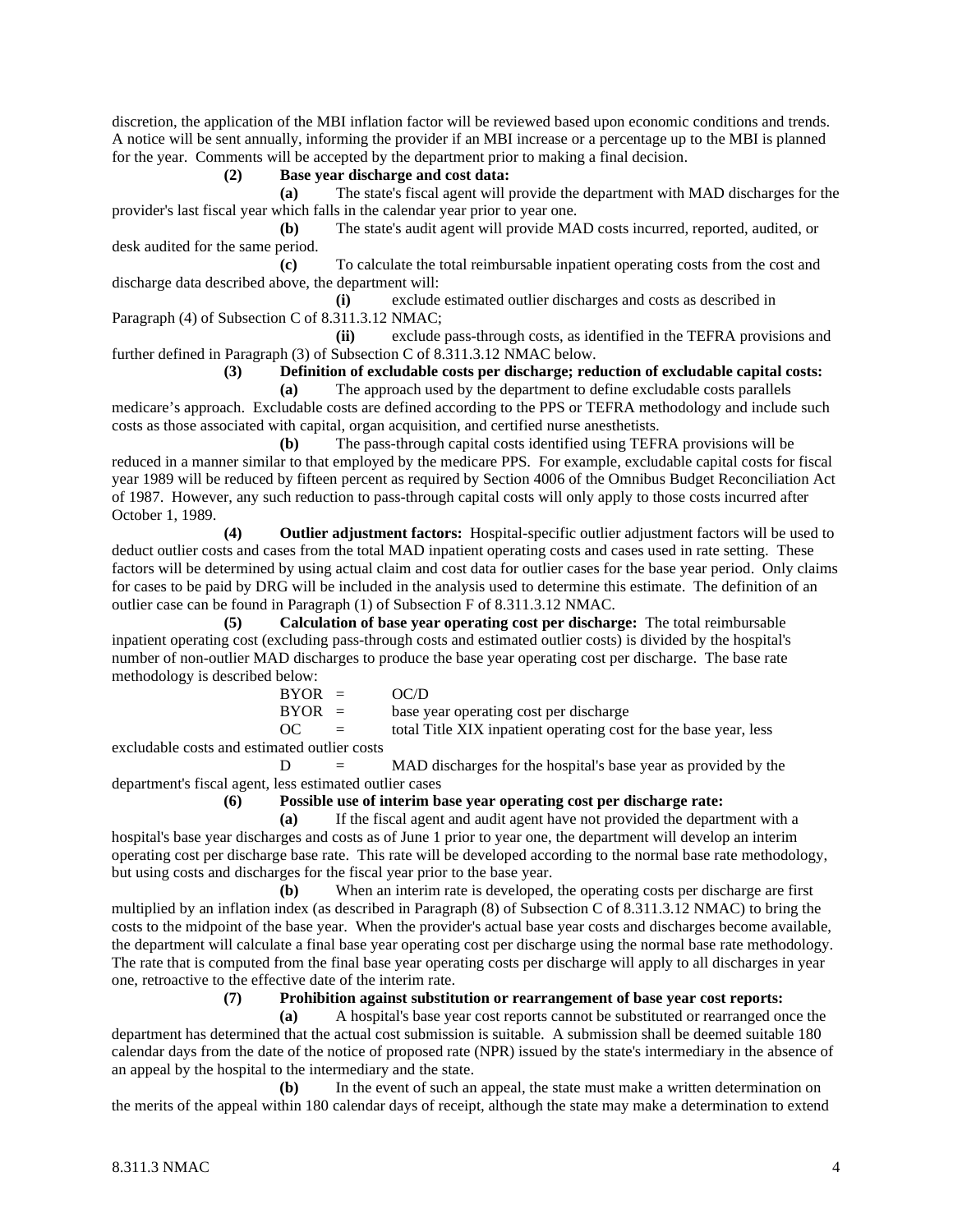such period to a specified date as necessary. Once such an appeal has been determined, the resulting base cost will be effective retroactively to year one and will not be changed until subsequent rebasing of all hospitals has been completed.

### **(8) Application of inflation factors:**

**(a)** The inflation factors used to update operating costs per discharge will be identical to those established by congress and adopted for use by CMS to update medicare inpatient prospective payment rates. The medicare prospective payment update factor (MPPUF) is determined by CMS, usually on an annual basis, and may differ depending upon the hospital type (urban, large urban, or rural) as defined by CMS.

**(b)** Each hospital's base year operating cost per discharge will be indexed up to the common point of December 31 falling prior to year one, using the applicable medicare prospective payment update factors (MPPUF) for that hospital for that period. That is, the inflation factors used will be identical to those established by congress and adopted for use by CMS to update medicare inpatient prospective payment rates, including any established differential for urban and rural hospitals. Then this value will be indexed using the applicable MPPUF corresponding to the period beginning October 1 (prior to year one) and ending with the midpoint of operating year one. For years two and three, the inflation factors will be the applicable MPPUF as specified by CMS.

**(c)** For the period October 9, 1991, through September 30, 1992, an exception to (a) and (b) above was made. The inflation factor used to update rates for that period is half percent for urban hospitals and one and a half percent for rural hospitals.

**(9) Case-mix adjustments for base year operating cost per discharge rate:**

**(a)** The department will adjust the operating cost per discharge rate to account for case-mix changes, based on the classification of inpatient hospital discharges according to the DRG methodology established and used by the medicare program.

**(b)** For each DRG, the department determines a relative value (the DRG relative weight) which reflects the charges for hospital resources used for the DRG relative to the average charges of all hospital cases. The department's methodology for computing DRG relative weights was discussed earlier in Subsection B of 8.311.3.12 NMAC. Case-mix adjustments will be computed using the methodology described below.

**(c) Case-mix computation:** Each base year, a hospital's case-mix index will be computed by the department and its fiscal agent as follows:

(i) all MAD discharges are assigned to appropriate DRGs;<br>(ii) the case-mix index is computed for each hospital by sur

**(ii)** the case-mix index is computed for each hospital by summing the products of the case frequency and its DRG weight and dividing this sum by the total number of title XIX cases at the hospital.

**(d)** The case-mix adjustment is applied to the base year operating cost per discharge as described in Subparagraph (e) of Paragraph (10) of Subsection C of 8.311.3.12 NMAC below.

**(10) Limitations on operating cost prospective per discharge rates:**

**(a)** Limitations on operating cost prospective base rates will be imposed using a peer group methodology. Effective October 1, 1989, hospitals will be placed in one of six possible peer groups (teaching, referral, regional, low-volume regional, community and low-volume community) based on the following criteria: bed size, case-mix, services available, population served, location, trauma designation, teaching status, and low-volume (i.e. less than 150 MAD discharges per year.)

**(b)** At the time of the next rebasing year following October 1, 1989, the criteria regarding low-volume utilization was dropped along with the low-volume peer groups, thus leaving four possible peer groups for assignment (teaching, referral, regional and community).

**(c)** The department will determine the peer group assignment of each hospital, and appeal of such assignment will be allowed only as described in Paragraph (1) of Subsection D of 8.311.3.12 NMAC.

**(d)** A ceiling on allowable operating costs will be set at one hundred ten percent of the median of costs for all hospitals in the peer group, after application of each hospital's case mix and indexing of the cost from the hospital's fiscal year end to a common point of December 31. These adjustments are made to equalize the status of each hospital for ceiling establishment purposes. The median shall be the midpoint of rates (or the average of the rates of the two hospitals closest to the midpoint).

follows:

**(e)** The case-mix equalization for each hospital in a peer group will be calculated as

PGR = BYOR/CMI  $PGR =$  hospital rate equalized for peer group comparison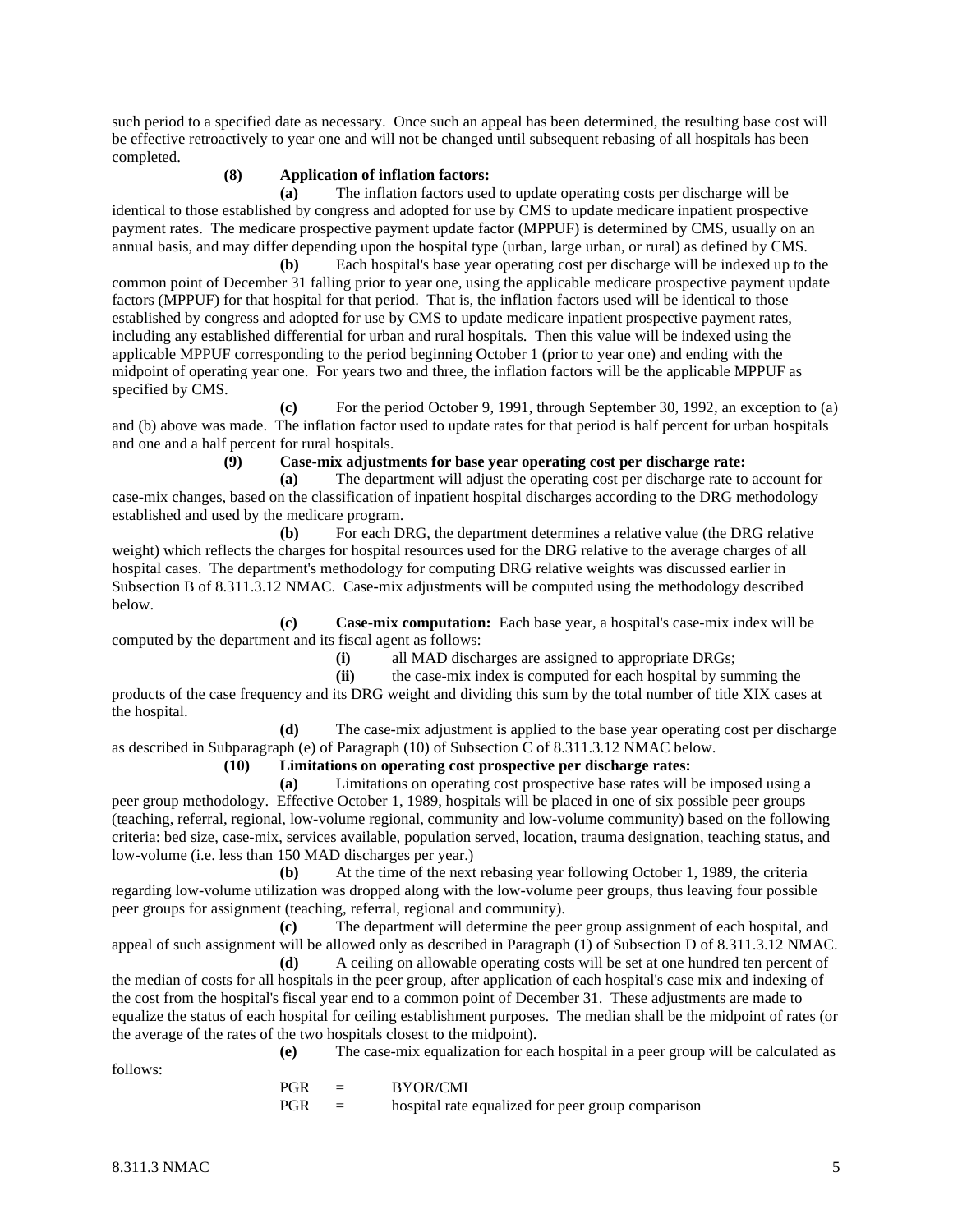|                                                                 | $BYOR =$          |                               | base year operating cost per discharge                                                                              |
|-----------------------------------------------------------------|-------------------|-------------------------------|---------------------------------------------------------------------------------------------------------------------|
|                                                                 | <b>CMI</b>        | $=$                           | case-mix index in the base year                                                                                     |
|                                                                 | (f)               |                               | The allowable operating cost per discharge rate (hospital-specific rate) will be                                    |
| the lower of:                                                   |                   |                               |                                                                                                                     |
|                                                                 |                   | (i)                           | the ceiling for the hospital's peer group; or                                                                       |
|                                                                 |                   | (ii)                          | the hospital rate resulting from the computation found in Subparagraph                                              |
| (e) of Paragraph (10) of Subsection C of 8.311.3.12 NMAC above. |                   |                               |                                                                                                                     |
| (11)                                                            |                   |                               | Computation of prospective operating cost per discharge rate: The following                                         |
|                                                                 |                   |                               | formulas are used to determine the prospective operating cost per discharge rate for years one, two and three:      |
|                                                                 | Year one          |                               |                                                                                                                     |
|                                                                 | $PDO1 =$          |                               | HSR $x$ (1 + MPPUF)                                                                                                 |
|                                                                 | PDO1              | $\quad \  \  =$               | per discharge operating cost rate for year one                                                                      |
|                                                                 | <b>HSR</b>        | $=$                           | the hospital-specific rate, which is the lower of the peer group ceiling                                            |
| or the hospital's rate, equalized for peer group comparison     |                   |                               |                                                                                                                     |
|                                                                 | $MPPUF =$         |                               | the applicable medicare prospective payment update factor as described                                              |
| in Paragraph (8) of Subsection C of 8.311.3.12 NMAC             |                   |                               |                                                                                                                     |
|                                                                 | Year two          |                               |                                                                                                                     |
|                                                                 | $PDO2 =$          |                               | PDO1 $x(1 + MPPUF)$                                                                                                 |
|                                                                 | PDO <sub>2</sub>  | $=$                           | per discharge operating cost rate for year two                                                                      |
|                                                                 | PDO1              | $=$                           | per discharge operating cost rate for year one                                                                      |
|                                                                 | $MPPUF =$         |                               | the applicable medicare prospective payment update factor as described                                              |
| in Paragraph (8) of Subsection C of 8.311.3.12 NMAC             |                   |                               |                                                                                                                     |
|                                                                 | <b>Year three</b> |                               |                                                                                                                     |
|                                                                 | $PDO3 =$          |                               | PDO2 $x(1 + MPPUF)$                                                                                                 |
|                                                                 | PDO3              | $=$                           | per discharge operating cost rate for year three                                                                    |
|                                                                 | $PDO2 =$          |                               | per discharge operating cost rate for year two                                                                      |
|                                                                 | $MPPUF =$         |                               | the applicable medicare prospective payment update factor as described                                              |
| in Paragraph (8) of Subsection C of 8.311.3.12 NMAC.            |                   |                               |                                                                                                                     |
| (12)                                                            |                   |                               | Computation of excludable cost per discharge rate: Total MAD excludable cost, as                                    |
|                                                                 |                   |                               |                                                                                                                     |
|                                                                 |                   |                               | identified in TEFRA, with excludable capital costs reduced as indicated in Paragraph (3) of Subsection C of         |
| 8.311.3.12 NMAC, will be paid in the following manner:          |                   |                               |                                                                                                                     |
|                                                                 | (a)               |                               | An excludable cost per discharge rate is computed using the following                                               |
| methodology:                                                    |                   |                               |                                                                                                                     |
|                                                                 | ER                | $=$                           | <b>ECP/DCY</b>                                                                                                      |
|                                                                 | ER                | $=$                           | excludable cost per discharge rate                                                                                  |
|                                                                 | <b>ECP</b>        | $=$                           | excludable costs on the hospital's most recently settled cost report prior                                          |
| to the rate year, as determined by the audit agent.             |                   |                               |                                                                                                                     |
|                                                                 | <b>DCY</b>        | $=$                           | MAD discharges for the calendar year prior to the rate year, as                                                     |
| determined by the department's fiscal agent.                    |                   |                               |                                                                                                                     |
|                                                                 | (b)               |                               | The retrospective settlement will be determined based on a percentage of the                                        |
|                                                                 |                   |                               | actual allowable amount of MAD excludable costs incurred by a hospital during the hospital's fiscal year as         |
| determined by the department.                                   |                   |                               |                                                                                                                     |
| (13)                                                            |                   |                               | Computation of prospective per discharge rate: The excludable cost per discharge, as                                |
|                                                                 |                   |                               | described in Paragraph (12) of Subsection C of 8.311.3.12 NMAC above, will be added to the appropriate operating    |
| per discharge rates to determine the prospective rates.         |                   |                               |                                                                                                                     |
| (14)                                                            |                   |                               | Effective dates of prospective rates: Rates were implemented October 1, 1989 and                                    |
|                                                                 |                   |                               | continue to be effective as of October 1 of each year for each hospital.                                            |
| (15)                                                            |                   |                               | Effect on prospective payment rates of a change of hospital ownership: When a                                       |
|                                                                 |                   |                               | hospital is sold or leased, no change is made to the hospital's per discharge rate as a result of the sale or lease |
| transaction.                                                    |                   |                               |                                                                                                                     |
| (16)                                                            |                   |                               | Rate setting for border-area hospitals: Border-area hospitals will be reimbursed at                                 |
|                                                                 |                   |                               | median rate (including excludable cost pass-throughs) for the regional peer group.                                  |
| D.                                                              |                   | Changes to prospective rates: |                                                                                                                     |
| (1)                                                             |                   |                               | Appeals: Hospitals may appeal for a change in the operating component of the                                        |
| considered, the hospital must demonstrate in the appeal that:   |                   |                               | prospective payment rate, including a change in peer group assignment, as applicable. For an appeal to be           |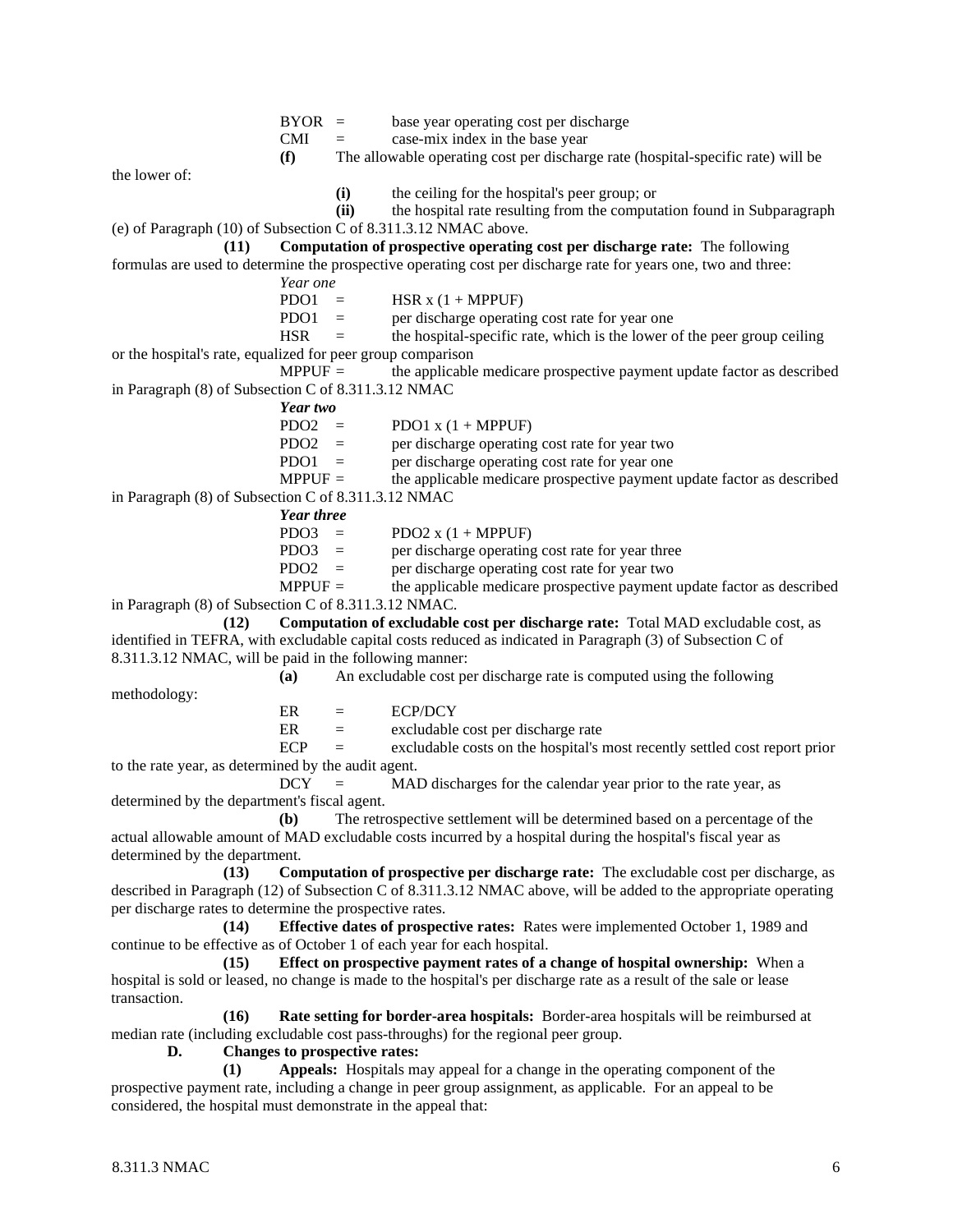**(a)** the following five requirements are satisfied:

**(i)** the hospital inpatient service mix for MAD admissions has changed due to a major change in scope of facilities and services provided by the hospital;

**(ii)** the change in scope of facilities and services has satisfied all regulatory and statutory requirements which may be applicable, such as facility licensure and certification requirements and any other facility or services requirements which might apply;

**(iii)** the expanded services were a) not available to eligible recipients in the area; or b) are now provided to eligible recipients by the hospital at a lower reimbursement rate than would be obtained in other hospitals providing the service;

**(iv)** the magnitude of the proposed (as appealed) prospective per discharge rate for the subsequent year will exceed one hundred five percent of the rate that would have otherwise been paid to the hospital;

**(v)** in addition to requirements Items (i) through (iv) above, appeals for rate adjustment will not be considered if cost changes are due to changes in hospital occupancy rate, collective bargaining actions, changes in hospital ownership or affiliation, or changes in levels of rates of increases of incurred cost items which were included in the base rate;

**(b)** the appeal must provide a specific recommendation(s) regarding the magnitude of alterations in the appellant's prospective rate per discharge and peer group reassignment, as applicable; in making its decision on any appeal, the department shall be limited to the following options:

**(i)** reject the appeal on the basis of a failure of the appellant to demonstrate necessary conditions and documentation for an appeal as specified in Subparagraph (a) of Paragraph (1) of Subsection D of 8.311.3.12 NMAC above; or

their entirety; or

**(ii)** accept all of the specific recommendations, as stated in the appeal, in

**(iii)** adopt modified versions of the recommendations as stated in the

appeal; or

**(iv)** reject all of the recommendations in the appeal;

**(c)** hospitals are limited to one appeal per year, which must be filed in writing with the MAD director by a duly authorized officer of the hospital no later than July 1 of each year; within 15 calendar days of the filing date, the department shall offer the appellant the opportunity for hearing of the appeal; if such a hearing is requested, it shall occur within 30 calendar days of the filing date; the department shall notify the appellant of the decision of the appeal in writing no later than September 15 of the year in which the appeal is filed.

### **E. Retroactive settlement:**

**(1)** Retroactive settlement may occur in those cases in which no audited cost reports were available at the time of rate setting and an interim rate was used. Retroactive settlement will only occur in those cases where adjustments to interim rates are required. For year one, the department's audit agent will determine the difference between payments to the hospital under the interim operating cost per discharge rate and what these payments would have been under the final rate. The audit agent will report the amount of overpayment or underpayment for each facility within 90 calendar days of the effective date of the final rate. Retroactive settlements will be based on actual claims paid while the interim rate was in effect.

**(2) Underpayments:** In the event that the interim rate for year one is less than the final rate, the department will include the amount of underpayment in a subsequent payment to the facility within 30 calendar days of notification of underpayment.

**(3) Overpayments:** In the event that the interim rate exceeds the final rate, the following procedure will be implemented: the facility will have 30 calendar days from the date of notification of overpayment to submit the amount owed to the department in full. If the amount is not submitted on a timely basis, the department will begin withholding from future payments until the overpayment is satisfied in full.

**(4)** Retroactive settlements for excludable costs will be handled in the same manner as described above.

# **F. Special prospective payment provisions:**

# **(1) Outlier cases:**

**(a)** For other than the state teaching hospital, outlier cases are defined as those cases with medically necessary services exceeding \$100,000 in billed charges, or those with medically necessary lengths of stay of 75 calendar days or more, when such services are provided to eligible children up to age six in disproportionate share hospitals, and to eligible infants under age one in all hospitals. For the state teaching hospital only, the outlier provisions are applied without regard to age of the recipient in cases with medically necessary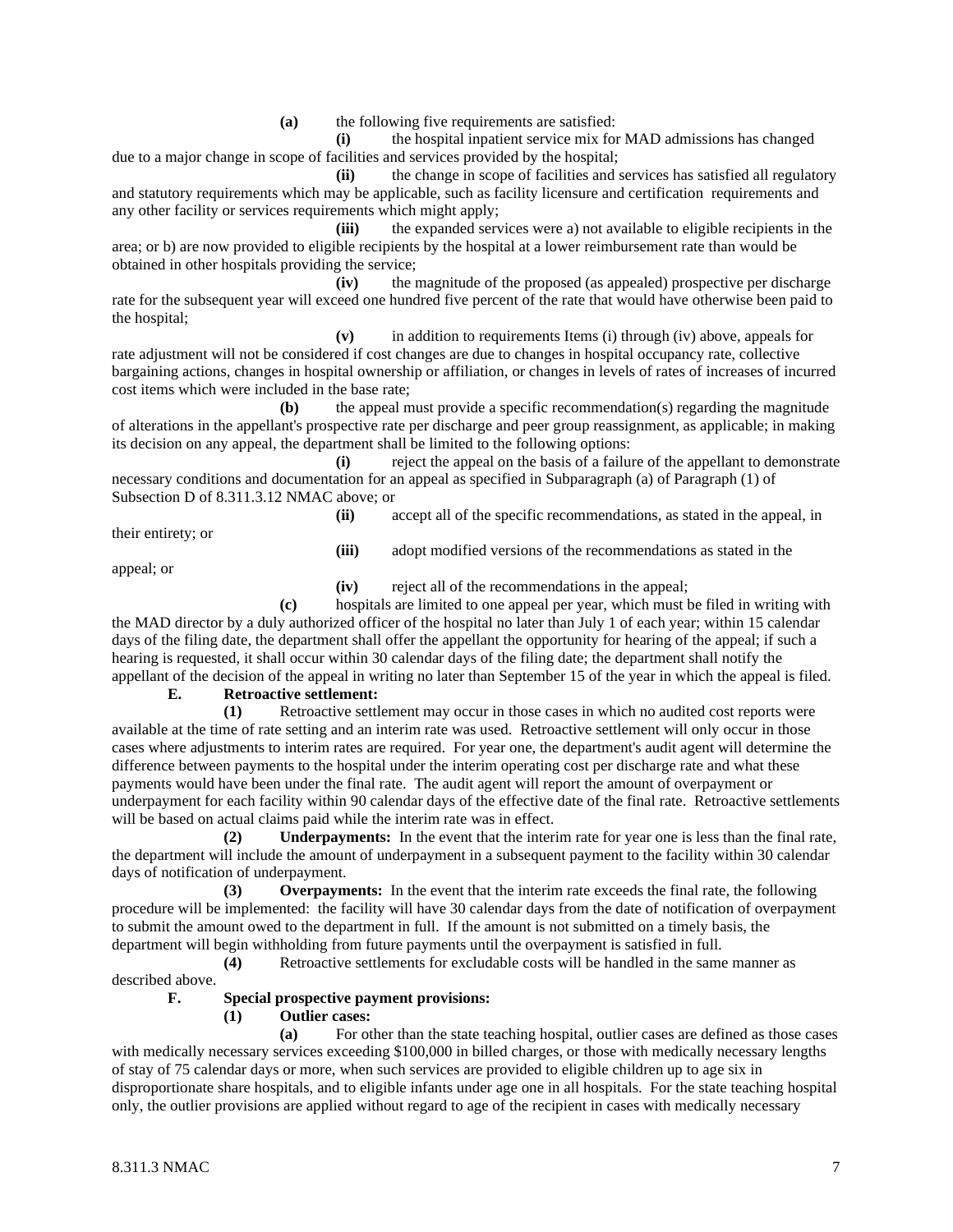services exceeding \$125,000 in billed charges or those medically necessary lengths of stay of 75 calendar days or more. All cases will be removed from the DRG payment system and paid at an amount equal to eighty-five percent of the hospital's standardized cost. Standardized costs are determined by multiplying the hospital's allowable billed charges by the hospital's cost-to-charge ratio as calculated from the hospital's most recent cost report.

**(b)** Utilization review will be performed on all outlier cases to determine the medical necessity of services rendered. Should this review determine non-medical necessity for all or part of the services, these services will be deducted from the billed amount prior to payment.

# **(2) Payment for transfer cases:**

**(a)** All cases transferred from one acute care hospital to another will be monitored under a utilization review policy to ensure that the department does not pay for inappropriate transfers.

**(b)** The following methodology will be used to reimburse the transferring and discharging hospitals for appropriate transfers if both hospitals and any hospital units involved are included in the PPS.

**(i)** A hospital inpatient shall be considered "transferred" when an eligible recipient has been moved from one DRG acute inpatient facility to another DRG acute inpatient facility. Movement of an eligible recipient from one unit to another unit within the same hospital shall not constitute a transfer, unless the eligible recipient is being moved to a PPS exempt unit within the hospital.

**(ii)** The transferring hospital will be paid the lesser of standardized costs or the appropriate DRG payment amount. Should the stay in the transferring hospital qualify for an outlier payment, then the case will be paid as an outlier as described in Subsection F of 8.311.3.12 NMAC. Standardized costs are determined by multiplying the hospital's allowable billed charges by the hospital's cost-to-charge ratio.

**(iii)** The receiving hospital which ultimately discharges the eligible recipient will receive the full DRG payment amount, or, if applicable, any outlier payments associated with the case. All other hospitals which admitted and subsequently transferred the eligible recipient to another acute care hospital during a single spell of illness shall be considered transferring hospitals.

**(c)** If the transferring or discharge hospital or unit is exempt from the PPS, that hospital or unit will be reimbursed according to the method of payment applicable to the particular facility or unit.

# **(3) Payment for readmissions:**

**(a)** Readmissions that occur within 24 hours of the previous discharge of an eligible recipient with the same or related diagnosis related group (DRG) will be considered part of the prior admission and not paid separately when the admissions are to the same hospital. When the second admission is to a different hospital, the claims may be reviewed to determine if the initial claim should be considered as a transfer.

**(b)** Readmissions occurring within 15 calendar days of prior acute care admission for a related condition may be reviewed to determine medical necessity and appropriateness of care. If it is determined that either or both admissions were unnecessary or inappropriate, payment for either or both admissions may be denied. Such review may be focused to exempt certain cases at the sole discretion of the department.

**(4) Payment for inappropriate brief admissions:** Hospital stays of up to two calendar days in length may be reviewed for medical necessity and appropriateness of care. (Discharges involving eligible recipient healthy mothers and healthy newborns are excluded from this review provision.) If it is determined that the inpatient stay was unnecessary or inappropriate, the prospective payment for the inpatient discharge will be denied. If the inpatient claim is denied, the hospital is permitted to resubmit an outpatient claim for the services rendered. Such review may be further focused to exempt certain cases at the sole discretion of the department.

# **(5) Payment for non-medically warranted days:**

**(a)** Reimbursement for eligible recipients admitted to a hospital receiving services at an inappropriate level of care will be made at rates reflecting the level of care actually received. The number of days covered by the MAD program is determined based only upon medical necessity for an acute level of hospital care.

**(b)** When it is determined that an eligible recipient no longer requires acute-level care but does require a lower level of institutional care, and when placement in such care cannot be located, a DRG hospital will be reimbursed for "awaiting placement" days. Reimbursement will be made at the weighted average rate paid by the department in the preceding calendar year for the level of care needed. There is no limit on the number of covered "awaiting placement" days as long as those days are medically necessary. However, the hospital is encouraged to make every effort to secure appropriate placement for the eligible recipient as soon as possible. During "awaiting placement" days, no ancillary services will be paid, but medically necessary physician visits will be reimbursed.

**(6) Indirect medical education (IME) adjustment:** To help cover the cost of residency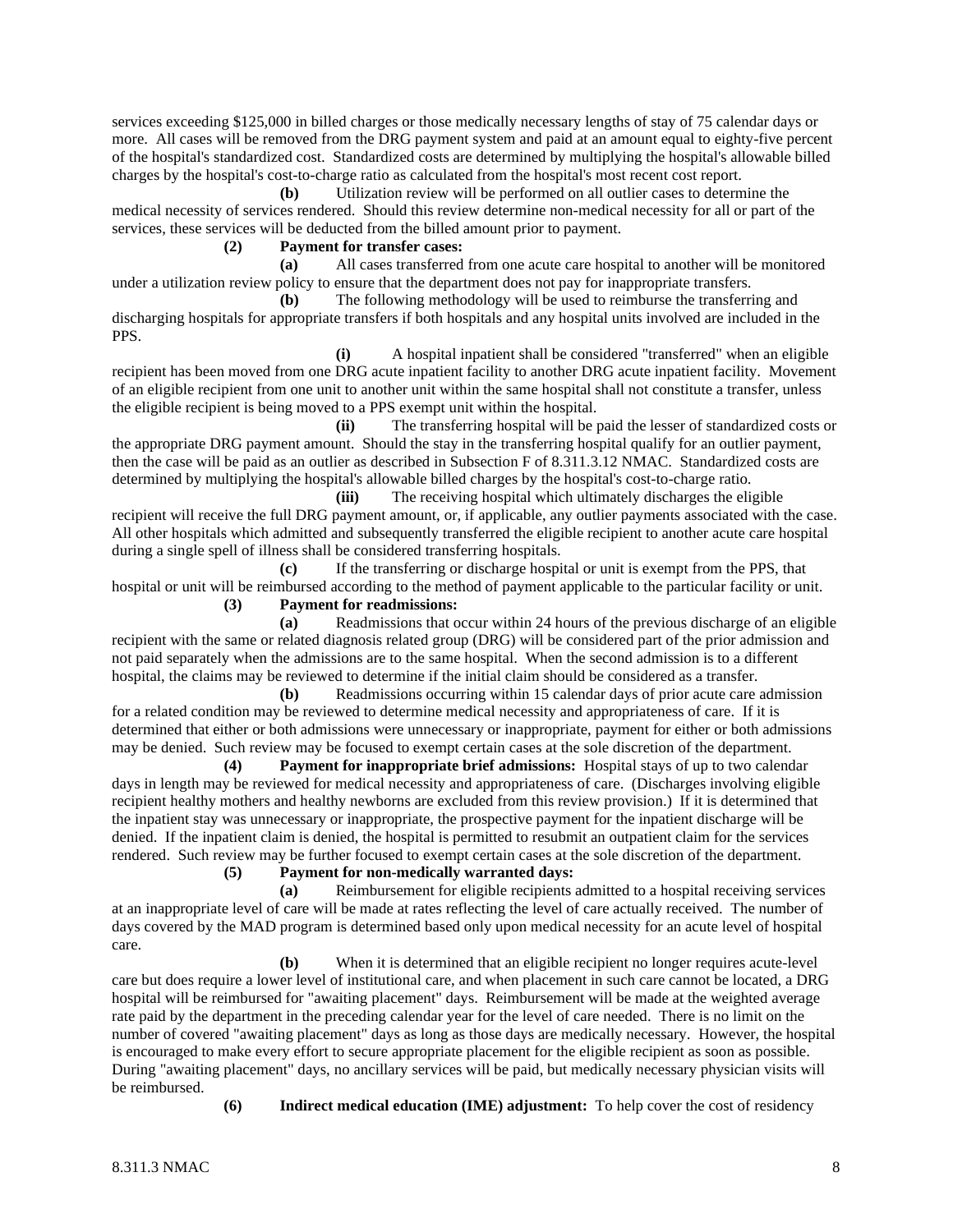programs, each acute care hospital that qualifies as a teaching hospital will receive an IME payment adjustment, which covers the increased operating or patient care costs that are associated with approved intern and resident programs. The IME payment adjustment is subject to available state and federal funding, as determined by the department and shall not exceed any amounts specified in the *medicaid state plan*.

**(a)** In order to qualify as a teaching hospital and be deemed eligible for an IME adjustment, the hospital must:

- **(i)** be licensed by the state of New Mexico; and
- (ii) be reimbursed on a DRG basis under the plan; and<br>(iii) have 125 or more full-time equivalent (FTE) reside
- have 125 or more full-time equivalent (FTE) residents enrolled in

approved teaching programs or operate a nationally-accredited primary care residency program.

**(b)** Determination of a hospital's eligibility for an IME adjustment will be done annually by the department, as of the first day of the provider's fiscal year. If a hospital meets the qualification for an IME adjustment after the start of its fiscal year, it will be deemed eligible for the IME adjustment beginning on the first day of the quarter after the date the qualification were met. A determination that a hospital qualifies as a teaching hospital for IME payments is not to be construed as the state teaching hospital with regard to DRG outlier payments or for GME payments.

**(c)** The IME payment will be calculated separately for regular medicaid and group VIII (the other adult group who are newly eligible for medicaid under the affordable care act).

**(d)** The IME payment amount by population group is determined by multiplying DRG operating payments for each group, which are DRG payments and outlier payments, by the IME adjustment factor computed by the following formula:

### $1.89*((1+R)^{0.405}-1)$

where R equals the number of approved full-time equivalent (FTE) residents divided by the number of available beds (excluding nursery and neonatal bassinets). FTE residents are counted in accordance with 42 CFR 412.105(f), except that the limits on the total number of FTE residents in 42 CFR 412.10(f)(1)(iv) shall not apply, and at no time shall exceed 450 FTE residents. For purposes of this paragraph, DRG operating payments include the estimated average per discharge amount that would otherwise have been paid for MAD managed care enrollees if those persons had not been enrolled in managed care.

**(e)** Quarterly IME payments will be made to qualifying hospitals at the end of each quarter. Prior to the end of each quarter, the provider will submit to the department's audit agent the information necessary to make the calculation, i.e. number of beds, number of estimated residents for the quarter, and the MAD DRG amount. After review and adjustment, if necessary, the audit agent will notify the department of the amount due to/from the provider for the application quarter. Final settlement of the IME adjustment amount will be made through the cost report; that is, the number of beds, residents, and DRG amounts used in the quarterly calculation will be adjusted to the actual numbers shown on the provider's cost report for those quarters.

**(7) Payment for direct graduate medical education (GME):** For services provided on or after July 1, 1998, payment to hospitals for GME expense is made on a prospective basis as described in this section. Payments will be made quarterly to qualifying hospitals, at a rate determined by the number of resident full-timeequivalents (FTEs) in the various categories defined below, who worked at the hospital during the preceding year, and subject to an upper limit on total payments. The GME payment is subject to available state and federal funding, as determined by the department, and shall not exceed any amounts specified in the *medicaid state plan*.

**(a)** To be counted for MAD reimbursement, a resident must be participating in an approved medical residency program, as defined by medicare in 42 CFR 413.75. With regard to categorizing residents, as described in Subparagraph (b) of Paragraph (9) below, the manner of counting and weighting resident FTEs will be the same as is used by medicare in 42 CFR 413.79 except that the number of FTE residents shall not be subject to the FTE resident cap described in 42 CFR 413.79(b)(2). Resident FTEs whose costs will be reimbursed by the department as a medical expense to a federally qualified health center are not eligible for reimbursement under this section. To qualify for MAD GME payments, a hospital must be licensed by the state of New Mexico, be currently enrolled as a MAD provider, and must have achieved a MAD inpatient utilization rate of five percent or greater during its most recently concluded hospital fiscal year. For the purposes of this section, the MAD inpatient utilization rate will be calculated as the ratio of New Mexico MAD eligible days, including inpatient days paid under MAD managed care arrangements, to total inpatient hospital days.

**(b)** Approved resident FTEs are categorized as follows for MAD GME payment: **(i) Primary care/obstetrics resident:** Primary care is defined per 42

CFR 413.75(b).

**(ii) Rural health resident:** A resident is defined as participating in a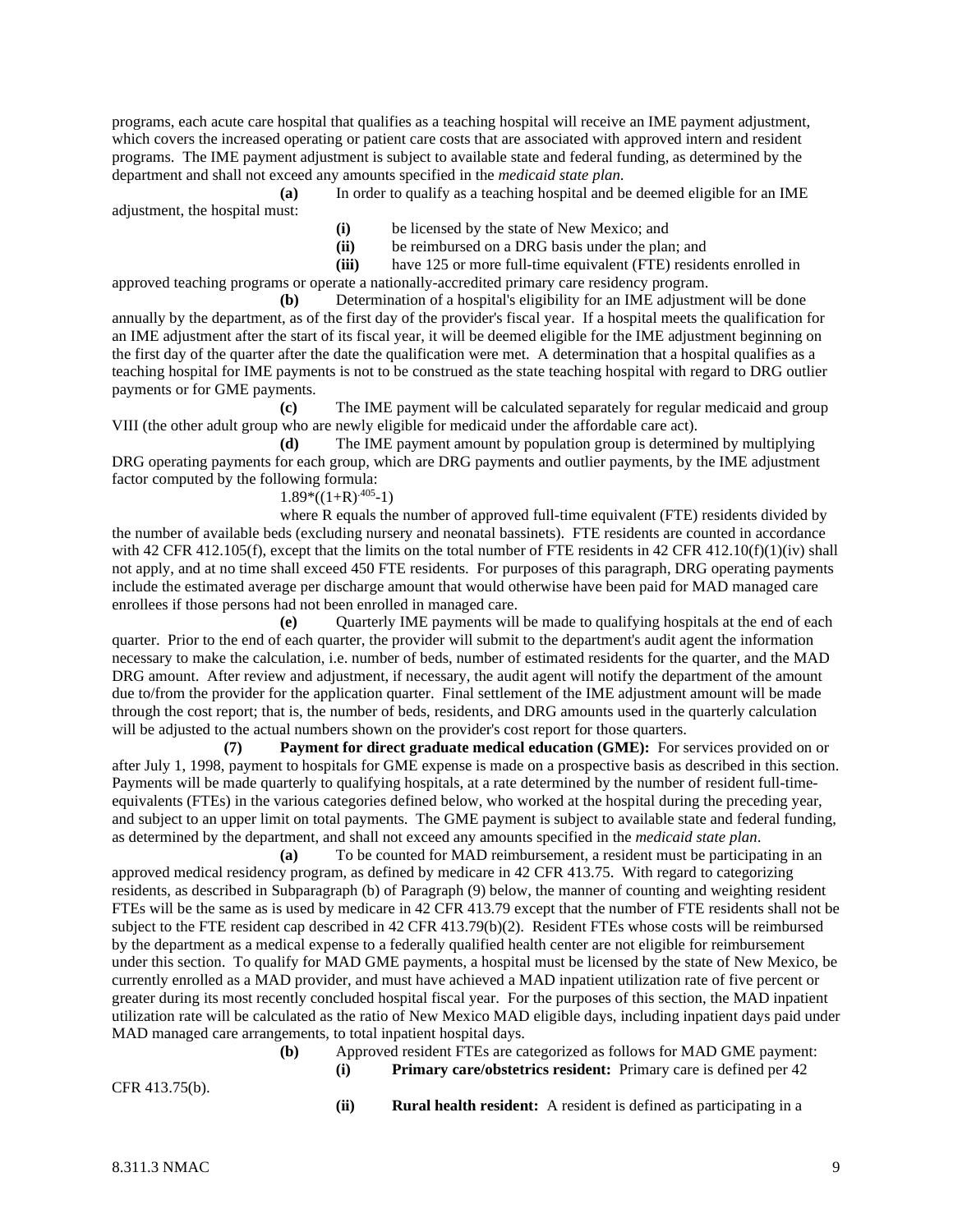designated rural health residency program. Residents enrolled in a designated rural health residency program will be counted as a rural health resident FTE for the entire duration of their residency, including those portions of their residency which may be served in a non-rural hospital or clinic. Should any resident meet the criteria for both rural health and primary care in this section, this resident will be counted as a rural health resident.

Items (i) or (ii), above.

year 2017 is as follows:

| (c) |  |  | <b>MAD GME payment amount per resident FTE:</b> |  |  |  |  |
|-----|--|--|-------------------------------------------------|--|--|--|--|
|-----|--|--|-------------------------------------------------|--|--|--|--|

**(i)** The annual MAD payment amount per resident FTE with state fiscal

**(iii) Other approved resident:** Any resident not meeting the criteria in

| Primary care/obstetrics resident: | \$41,000 |
|-----------------------------------|----------|
| Rural health resident:            | \$52,000 |
| Other resident:                   | \$50,000 |
|                                   |          |

**(ii)** The per resident amounts specified in Item (i) of Subparagraph (c) of Paragraph (9) of Subsection F of 8.311.3.11 NMAC will be inflated for state fiscal years beginning on or after July 1, 2017 using the annual inflation update factor described in Item (ii) of Subparagraph (d) of Paragraph (7) of Subsection F of 8.311.3.11 NMAC.

### **(d) Annual inflation update factor:**

**(i)** Effective for state fiscal years 2000 and beyond, the department has updated the per resident GME amounts and the upper limit on GME payments for inflation, using the market basket forecast published in the CMS Dallas regional medical services letter issued for the quarter ending in March 1999 to determine the GME rates for state fiscal year 2000 (July 1, 1999 - June 30, 2000).

**(ii)** The department will use the market basket forecast shown for PPS hospitals that is applicable to the period during which the rates will be in effect. MAD will determine the percentage of funds available for GME payments to eligible hospitals.

### **(e) Annual upper limits on GME payments:**

**(i)** Total annual MAD GME payments will be limited to \$18,500,000 for state fiscal year 2017. This amount will be updated for inflation, beginning with state fiscal year 2018, in accordance with Subparagraph (d) of Paragraph (7) of Subsection F of 8.311.3.11 NMAC.

**(ii)** Total annual GME payments for residents in Category B.3, "Other," will be limited to the following percentages of the \$18,500,000 total annual limit (as updated for inflation in accordance with Subparagraph (d) of Paragraph (7) of Subsection F of 8.311.3.11 NMAC):

| $\frac{1}{2}$ of t and $\frac{1}{2}$ (1) or backed to the contract of $\frac{1}{2}$ . |              |
|---------------------------------------------------------------------------------------|--------------|
| state fiscal year 1999                                                                | 58.3 percent |
| state fiscal year 2000                                                                | 56.8 percent |
| state fiscal year 2001                                                                | 53.3 percent |
| state fiscal year 2002                                                                | 50.7 percent |
| state fiscal year 2003                                                                | 48.0 percent |
| state fiscal year 2004                                                                | 45.5 percent |
| state fiscal year 2005                                                                | 43.0 percent |
| state fiscal year 2006                                                                | 40.4 percent |
| state fiscal year 2017 and thereafter                                                 | no limit     |

**(f) Allocation Methodology:** The result of the GME payment calculation will be allocated between regular medicaid and group VIII (the other adult group who are newly eligible for medicaid under the affordable care act) based on the medicaid enrollment ratio from the most recent available quarter.

# **(g) Reporting and payment schedule:**

**(i)** Hospitals will count the number of residents working according to the specification in this part during each fiscal year (July 1 through June 30) and will report this information to the department by December 31. Counts will represent the weighted average number of residents who worked in the hospitals during the specified 12-month period. Hospitals may also add to this count any FTEs associated with newly approved residency programs that will be implemented on or before the start of the prospective GME payment year, to the extent that these FTEs are not already reflected in the weighted average counts of the preceding year. To illustrate, resident FTE amounts would be counted from 07/01/96 - 06/30/97 for the payment year 07/01/98 - 06/30/99. The department may require hospitals to provide documentation necessary to support the summary counts provided.

**(ii)** The department will establish the amount payable to each hospital for the prospective payment period that will begin each July 1. Should total payments as initially calculated exceed either of the limitations in Subsection D of 8.311.3.11 NMAC, the amount payable to each will be proportionately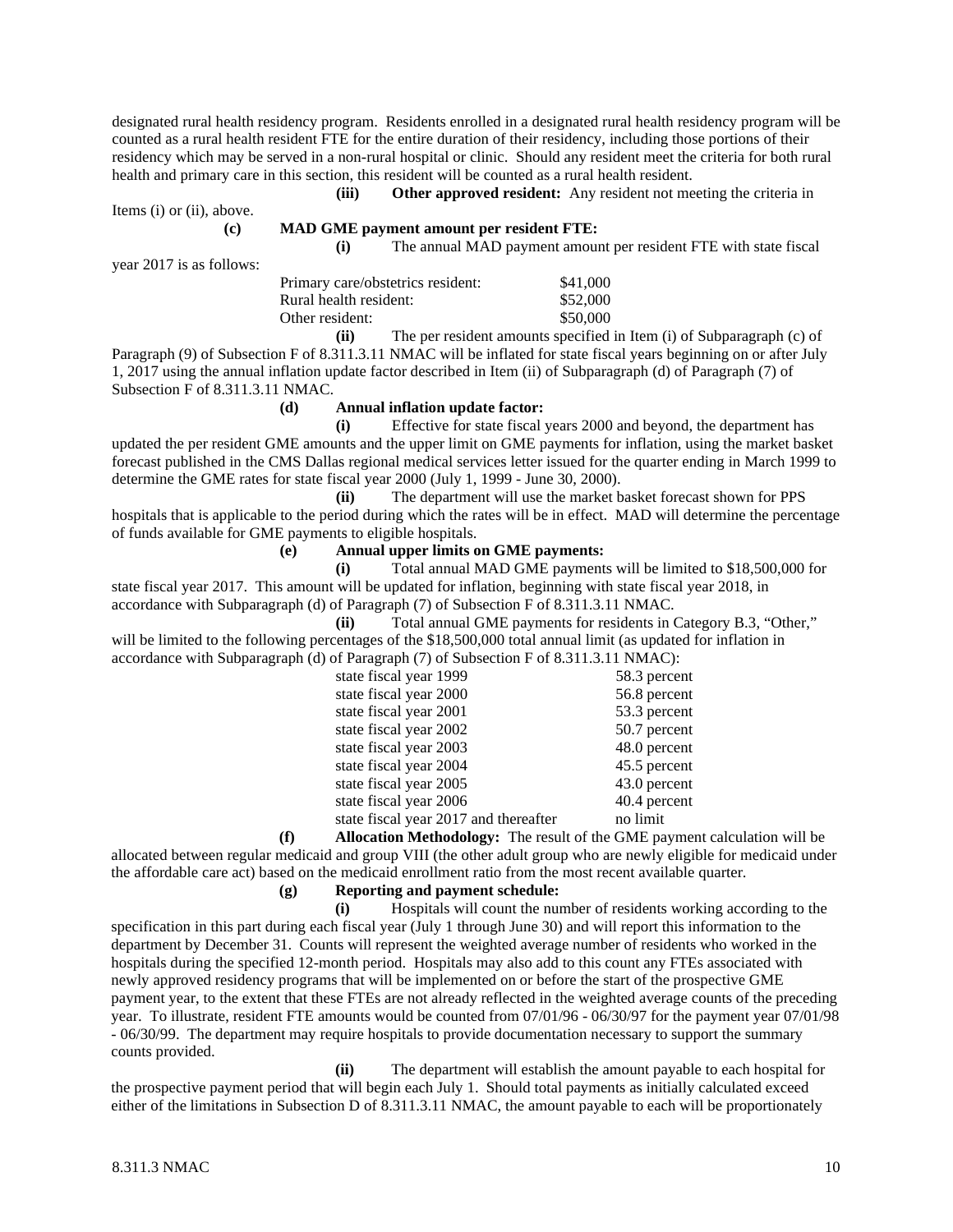reduced.

(**iii)** The annual amount payable to each hospital is divided into four equal payments. These payments will be made by the department on or about the start of each prospective payment quarter.

**(iv)** Should a facility not report timely with the accurate resident information as required in Item (i) of Subparagraph (f) of Paragraph (7) of Subsection F of 8.311.3.11 NMAC above, it will still be entitled to receive payment for any quarter yet remaining in the prospective payment year, after acceptable information has been submitted. However, payments to untimely reporting facilities will be limited to the amount of funds that remain available under the upper limits described in Subsection D of 8.311.3.11 NMAC, after prospective payment amounts to timely filing facilities have been established. [8.311.3.12 NMAC - Rp, 8.311.3.12 NMAC, 6/1/2016; A, 1/1/2018; A, 1/1/2019]

**8.311.3.13 DISPROPORTIONATE SHARE HOSPITALS:** To take into account the situation of hospitals serving a disproportionate number of low-income patients with special needs, a payment will be made to qualifying hospitals.

# **A. Criteria for deeming hospitals eligible for a disproportionate share payment:**

**(1)** Determination of each hospital's eligibility for a disproportionate share payment for the MAD inpatient utilization rate as listed below, will be done annually by the department's audit agent, based on the hospital's most recently filed cost report. Hospitals which believe they qualify under the low income utilization rate must submit documentation justifying their qualification. This documentation should be submitted to the department by March 31 of each year.

**(2)** In the case of a DRG hospital with a PPS exempt specialty unit, data from the entire facility will be considered to determine DSH status.

**(3)** The following criteria must be met before a hospital is deemed to be eligible:

**(a)** Minimum criteria: The hospital must have:

**(i)** a MAD inpatient utilization rate greater than the mean MAD inpatient utilization rate for hospitals receiving MAD payments in the state; or

**(ii)** a low-income utilization rate exceeding twenty-five percent; (refer to Subparagraph (b) of Paragraph (3) of Subsection A of 8.311.3.13 NMAC for definitions of these criteria).

**(iii)** The hospital must have at least two obstetricians with staff privileges at the hospital who have agreed to provide obstetric services to eligible recipients entitled to such services under MAD; in the case of a hospital located in a rural area (defined as an area outside of a metropolitan statistical area (MSA), as defined by the United States executive office of management and budget), the term "obstetrician" includes any physician with staff privileges at the hospital to perform non-emergency obstetric procedures.

**(iv)** Item (iii) of Subparagraph (a) of Paragraph (3) of Subsection A of 8.311.3.13 NMAC does not apply to a hospital which meets the following criteria: the inpatients are predominantly individuals under 18 years of age; or the hospital did not offer non-emergency obstetric services as of December 22, 1987;

**(v)** the hospital must have, at a minimum, a MAD inpatient utilization rate

(MUR) of one percent.

# **(b) Definitions of criteria:**

**(i)** MAD inpatient utilization: For a hospital, the total number of its MAD inpatient days in a cost reporting period, divided by the total number of the hospital's inpatient days in the same period. These include both MAD managed care and non-managed care MAD inpatient days.

**(ii)** Low-income utilization rate: For a hospital, the sum (expressed as a percentage) of the following fractions: the sum of total MAD inpatient and outpatient net revenues (this includes MAD managed care and non-managed care revenues) paid to the hospital, plus the amount of the cash subsidies received directly from state and local governments in a cost reporting period, divided by the total amount of net revenues of the hospital for inpatient and outpatient services (including the amount of such cash subsidies) in the same cost reporting period; and the total amount of the hospital's charges for inpatient hospital services attributable to charity care (care provided to individuals who have no source of payment, third-party or personal resources) in a cost reporting period, less the amount of the cash subsidies received directly from the state and local governments in that period reasonably attributable to inpatient hospital services, divided by the total amount of the hospital's charges for inpatient services in the hospital in the same period. If this number is zero or less than zero, then it is assumed to be zero. The total inpatient charges attributed to charity care shall not include contractual allowances and discounts (other than for indigent patients not eligible for medical assistance under an approved MAD state plan), that is,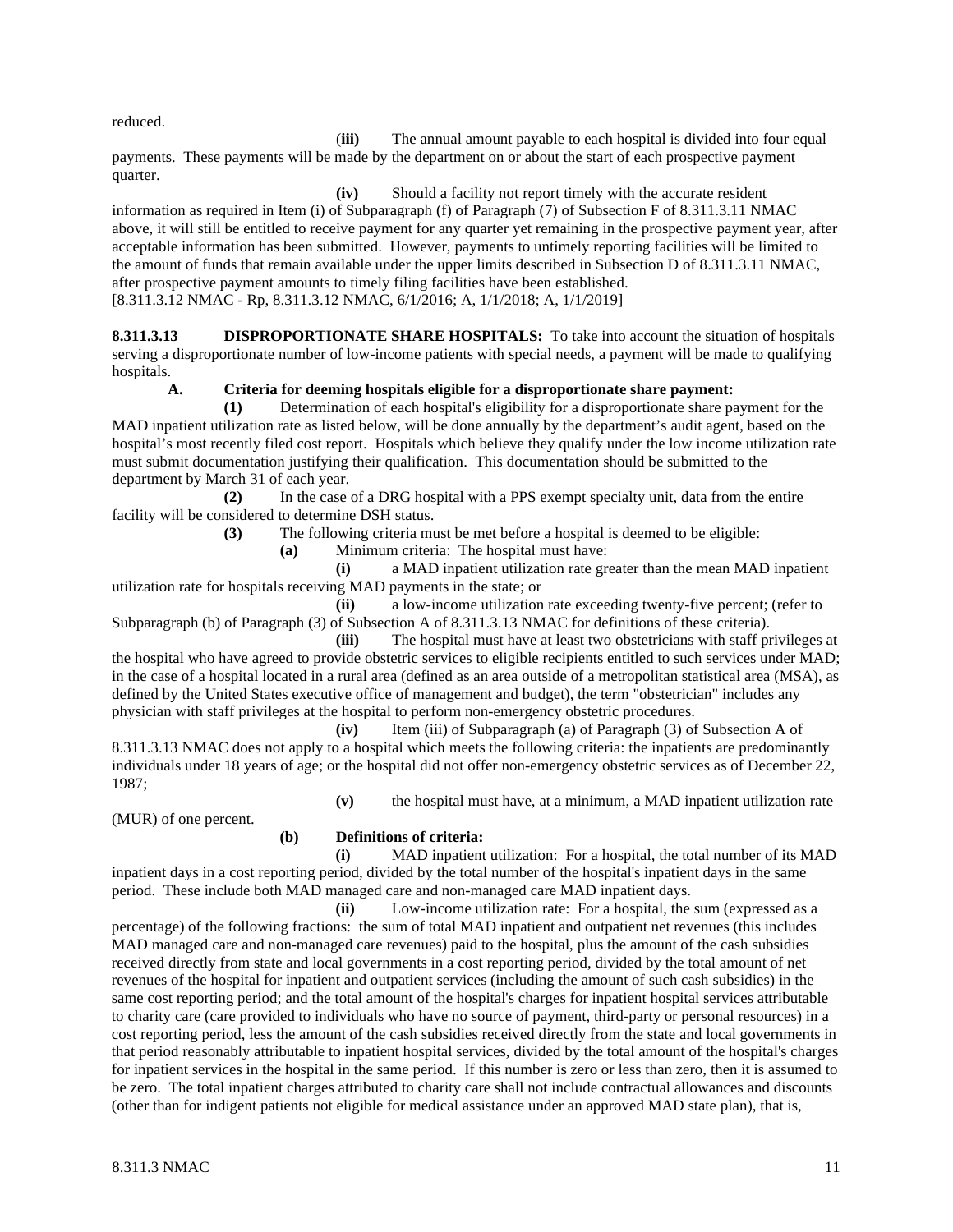reductions in charges given to other third-party payers, such as HMOs, medicare, or Blue Cross.

**(iii)** The medicaid utilization rate (MUR) is computed as follows:

$$
MUR \% = 100 x M/T
$$

 $M =$  hospital's number of inpatient days attributable to

eligible recipients under the MAD state plan; these include MAD managed care and non-managed care days

 $T =$  hospital's total inpatient days.

**(iv)** Newborn days, days in specialized wards, and administratively necessary days are included in this calculation. Additionally, days attributable to individuals eligible for medicaid in another state are included. MAD inpatient days includes both MAD managed care and non-managed care patient days.

**(v)** The numerator (M) does not include days attributable to recipients 21 or older in institutions for mental disease (IMD) as these patients are not eligible for MAD coverage in IMDs under the New Mexico state plan and cannot be considered a MAD day.

**B. Inpatient disproportionate share pools:** Section 1923 of the Social Security Act allows qualifying hospitals to receive a disproportionate share payment, in addition to their allowable regular claims payments and any other payments to which they are entitled. This determination is performed annually as described in Subsection A of 8.311.3.13 NMAC. Qualifying hospitals will be classified into one of three disproportionate share hospital pools: Teaching PPS hospitals, non-teaching PPS hospitals, and PPS-exempt (TEFRA) hospitals. Hospitals may also qualify for a payment from a fourth pool: reserve pool, as explained in this Subsection C of 8.311.3.13 NMAC below.

**(1)** To qualify as a teaching hospital and be eligible for the teaching hospital DSH payment, the hospital must:

**(a)** be licensed by the state of New Mexico; and

plan; and

**(b)** reimbursed, or be eligible to be reimbursed, under the DRG basis under the

**(c)** have 125 or more full-time equivalent (FTE) residents enrolled in approved

teaching programs.

**(2)** A non-teaching PPS (DRG) hospital qualifies if it is an in-state acute care hospital reimbursed by or eligible to be reimbursed by prospective payment methodology.

**(3)** A PPS-exempt hospital (TEFRA) such as rehabilitation hospitals, children's hospitals, or free-standing psychiatric hospitals, qualify if it is reimbursed by or eligible to be reimbursed by TEFRA methodology as described in 8.311.3.11 NMAC.

**(4)** The reserve pool is to compensate DSH qualifying hospitals which have had a disproportionate shift in the delivery of services between low-income and MAD-covered inpatient days in any given quarter. A hospital will qualify for payment from the reserve pool if its charity ratio, as described in Item (ii) of Subparagraph (b) of Paragraph (3) of Subsection A of 8.311.3.13 NMAC, exceeds twenty percent. A qualifying hospital may receive a payment from the reserve pool in addition to its payment from one of the three other pools.

**C. Disproportionate share hospital payments:**

department.

**(1)** DSH payments are subject to available state and federal funding, as determined by the

**(2)** If DSH funds are available, they shall be allocated to each pool and paid to qualifying hospitals based on the number of MAD discharges. These include both MAD managed care and non-managed care discharges. A discharge occurs when a patient dies in the hospital, is formally released from the hospital, or is transferred to another hospital or nursing home.

**(3)** Payments are made quarterly, with the annual amount for the pool divided into four parts, and each part distributed after the end of each quarter based on MAD discharges during that quarter. The quarterly payment to each hospital qualifying for DSH pools one, two, or three will be computed by dividing the number of MAD discharges for that hospital by the total number of MAD discharges from all hospitals qualifying for that DSH pool and then multiplying this pro-rata share by the quarterly allocation for the respective pool. This amount cannot exceed the OBRA 93 DSH limit, which is described in Subsections E and F of 8.311.3.13 NMAC.

**(4)** MAD will review the allocation of DSH funds prior to the start of each state fiscal year and may re-allocate funds between pools at that time in consideration of shifts in the hospital utilization of MAD and low-income/indigent care patients.

**(5)** The percentages allocated to each pool for state fiscal year 1998 are as listed below. The total allocations shall be adjusted in subsequent state fiscal years based on the medicare prospective payment update factor (MPPUF) or the DSH budget as defined by the department. The base year DSH budget for state fiscal year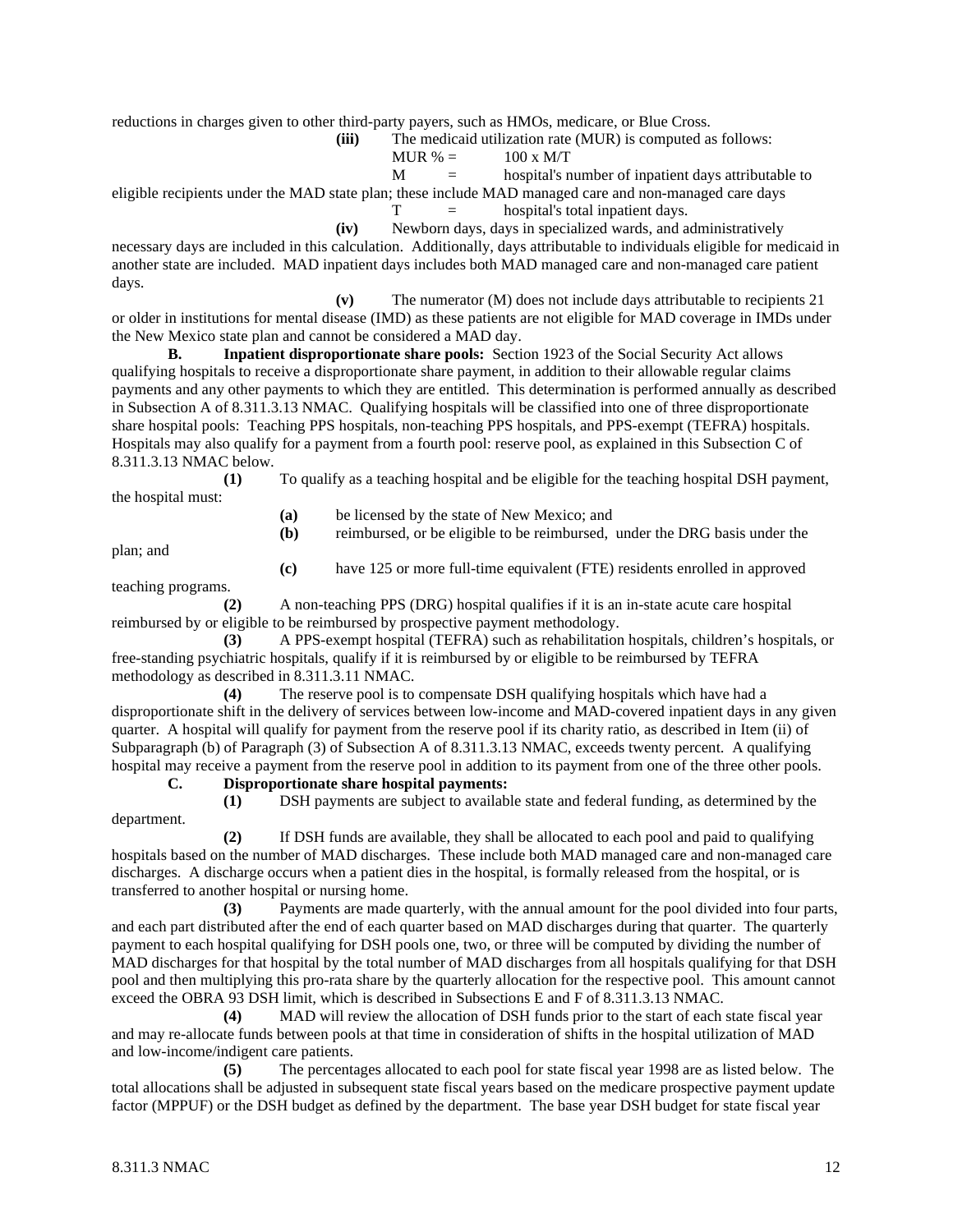1998 is \$22,000,000.00.

budget, as defined by HSD.

**(a)** The teaching PPS hospital DSH pool is fifty-six percent of the overall DSH

**(b)** The non-teaching PPS (DRG) hospital DSH pool is twenty two and a half percent of the overall DSH budget, as defined by HSD.

**(c)** The PPS-exempt hospital (TEFRA) DSH pool is one and a half percent of the overall DSH budget, as defined by HSD.

**(d)** The reserve DSH pool is twenty percent of the overall DSH budget, as defined by HSD. Quarterly payments may be made directly from the reserve pool to hospitals qualifying for any of the other three DSH pools at the rate of N dollars per MAD discharge, where N is equal to the fraction described in Item (ii) of Subparagraph (b) of Paragraph (3) of Subsection A of 8.311.3.13 NMAC minus twenty percent, multiplied by \$1,750.

**D. Request for DSH payment procedures:** Hospitals must submit to the department the number of MAD discharges (both managed care and fee for service discharges), which they have incurred 30 calendar days after the end of each quarter. The department will review the hospital's documentation supporting their discharge information. Any requests received later than 60 calendar days from the end of the quarter will be denied as untimely.

# **E. DSH limits:**

**(1)** Pursuant to section 1923 (g) of the Social Security Act, a limit is placed on the payment adjustment for any hospital. A hospital's payment adjustment determined in Subsections B through D of 8.311.3.13 NMAC shall not exceed that hospital's hospital-specific DSH limit, as determined under Subsection E of 8.311.3.13 NMAC. This limit is calculated as follows:

 $DSH$  limit  $= M + U$ 

 $M =$  Cost of services to eligible recipients, less the amount paid by the MAD program under the non-DSH payment provisions of this plan

 $U =$  Cost of services to uninsured patients, less any cash payments

made by them.

**(2)** The cost of services will include both inpatient and outpatient costs for purposes of calculating the limit. The "costs of services" are defined as those costs determined allowable under this plan. "Uninsured patients" are defined as those patients who do not possess health insurance or do not have a source of third-party payment for services provided, including individuals who do not possess health insurance which would apply to the service for which the individual sought treatment. Payments made to a hospital for services provided to indigent patients made by the state or a unit of local government within the state shall not be considered to be a source of third-party payment.

**(3)** Recovery of Overpayments: The department has one year from the date of discovery of an overpayment to a provider to recover or seek to recover the overpayment before the federal share must be refunded to CMS in accordance with 42 CFR 433.312. Upon DSH reconciliation, the audit agent or the department will notify the provider in writing of an overpayment and will specify the dollar amount that is subject to recovery. The provider has 90 calendar days from the date of notification to submit the payment in full unless otherwise directed by the department.

**F. Limitations in New Mexico DSH allotment:** If the DSH payment amounts as described in Subsections C through E of 8.311.3.13 NMAC above, exceed in any given year, the federal determined DSH allotment for New Mexico, the DSH allocations by pool will be reduced proportionately to a level in compliance with the New Mexico DSH allotment.

[8.311.3.13 NMAC - Rp, 8.311.3.13 NMAC, 6/1/2016; A, 1/1/2019]

### **8.311.3.14 DETERMINATION OF ACTUAL, ALLOWABLE, AND REASONABLE COSTS: A. Adequate cost data:**

**(1)** All hospitals must provide adequate cost data based on financial and statistical records which can be verified by qualified auditors. The hospital will submit a cost report each year. The cost data must be based on an approved method of cost finding and on the accrual basis of accounting. However, where governmental institutions operate on a cash basis of accounting, cost data on this basis will be acceptable, subject to appropriate treatment of capital expenditures.

**(2)** The cost finding method to be used by hospitals will be the step-down method. This method recognizes that services rendered by certain non-revenue-producing departments or centers are utilized by certain other non-revenue-producing centers. All costs of non-revenue-producing centers are allocated to all centers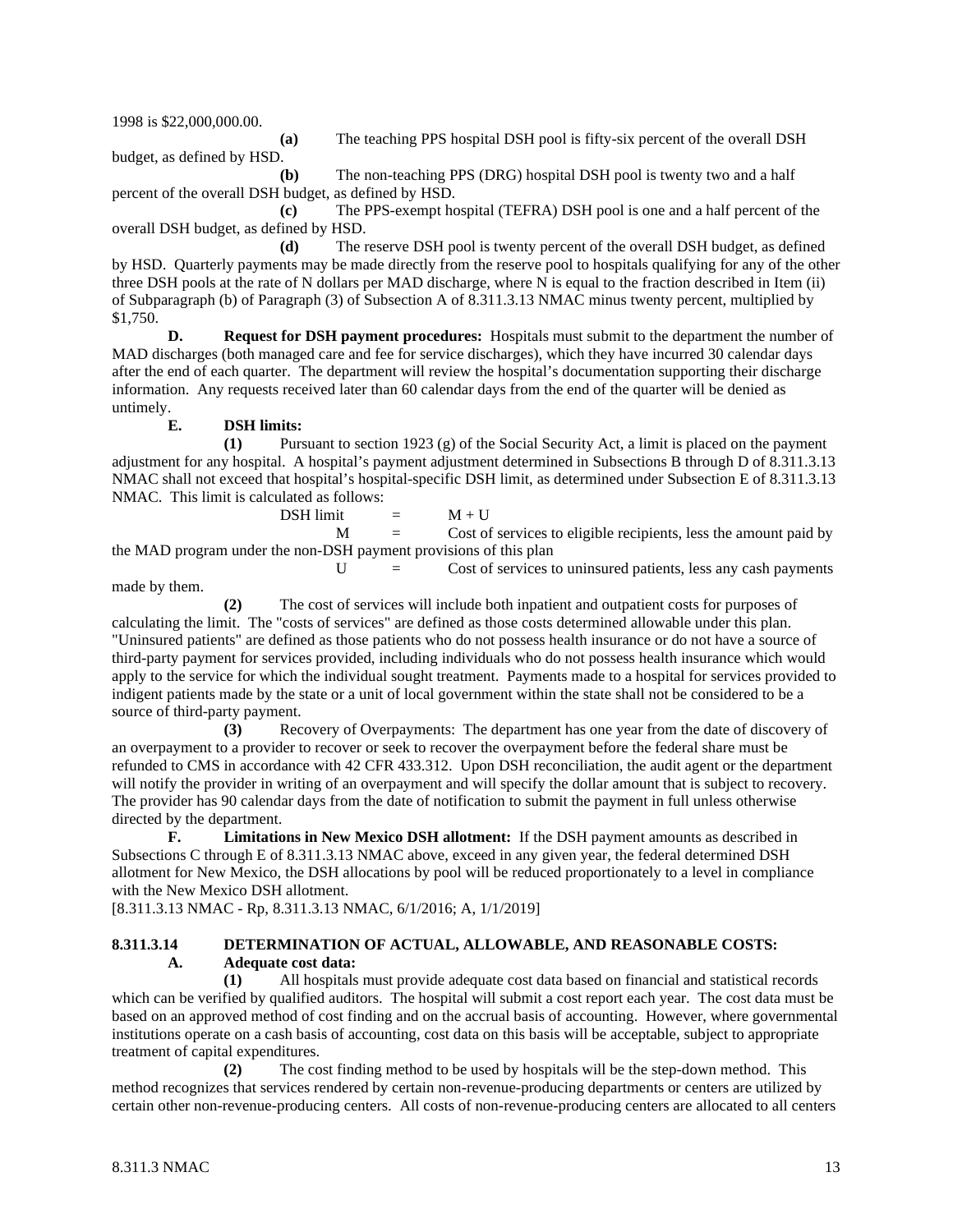which they serve, regardless of whether or not these centers produce revenue. The cost of the non-revenueproducing center serving the greatest number of other centers while receiving benefits from the least number of centers is apportioned first. Following the apportionment of the cost of the non-revenue-producing center, that center will be considered "closed" and no further costs will be apportioned to it. This applies even though it may have received some service from a center whose cost is apportioned later. Generally when two centers render services to an equal number, that center which has the greatest amount of expense will be allocated first.

**B. Reporting year:** For the purpose of determining payment rates, the reporting year is the hospital's fiscal year.

**C. Cost reporting:** At the end of each of its fiscal years, the hospital will provide to the department or its audit agent an itemized list of allowable costs (financial and statistical report) on the New Mexico MAD cost reporting form. The cost report must be submitted within five months after the close of the hospital's fiscal year. Failure to file a report within the five month limit, unless an extension is granted, will result in any or all of the following: suspensions of MAD payments, suspension of the provider's medicaid number, or a penalty of \$100 per day until such time as the report and other substantiating data is received. Extensions may be granted based on 42 CFR Part 413.

# **D. Retention of records:**

**(1)** Each hospital will maintain financial and statistical records of the period covered by such cost report for a period of [not less than four] 10 years following the date of submittal of the New Mexico MAD cost report to the department. These records must be accurate and in sufficient detail to substantiate the cost data reported. The provider will make such records available upon demand to representatives of the department, the state of New Mexico audit agent, or the United States department of health and human services.

**(2)** The department or its audit agent will retain all cost reports submitted by providers for a period of [not less than three] 10 years following the date of final settlement of such reports.

**E. Audits:**

**(1) Desk audit:** Each cost report submitted will be subjected to a comprehensive desk audit by the state's audit agent. This desk audit is for the purpose of analyzing the cost report. After each desk audit is performed, the audit agent will submit a complete report of the desk review to the department.

**(2) Field audit:** Field audits will be performed on all facilities and per the auditing schedule established by medicare. The purpose of the field audit of the facility's financial and statistical records is to verify that the data submitted on the cost report is accurate, complete, and reasonable. The field audits are conducted in accordance with generally accepted auditing standards. Field audits are of sufficient scope to determine that only proper items of cost applicable to the service furnished were included in the provider's calculation of its cost and to determine whether the expense attributable to such proper items of cost was accurately determined and reasonable. After each field audit is performed, the audit agent will submit a complete report of the audit to the department. This report will meet generally accepted auditing standards and shall declare the auditor's opinion as to whether, in all material respects, the costs reported by the provider are allowable, accurate, and reasonable. These audit reports will be retained by the department for a period of not less than three years from the date of final settlement of such reports. Audits will be performed in accordance with applicable federal regulations.

**F. Overpayments:** All overpayments found in audits will be accounted for on the CMS-64 report in accordance with 42 CFR 433.300 through 42 CFR 433.322.

**G. Allowable and non-allowable costs:** Allowable costs, non-allowable costs, and reasonableness of costs will be determined as on the basis of the medicare health insurance manual (HIM-15). [8.311.3.14 NMAC - Rp, 8.311.3.14 NMAC, 6/1/2016; A, 1/1/2019]

# **8.311.3.15 PUBLIC DISCLOSURE OF COST REPORTS:**

**A.** As required by law, cost reports submitted by participating providers as a basis for reimbursement are available to the public upon receipt of a written request to the medical assistance program audit agent. Disclosure information is limited to cost report documents required by social security administration regulations and, in the case of a settled cost report, the notice of program settlement.

**B.** The request must identify the provider and the specific report(s) requested.

**C.** The provider whose report has been requested will be notified by the MAD audit agent that its cost report has been requested, by whom the request was made, and that the provider shall have 10 calendar days in which to comment to the requestor before the cost report is released.

**D.** The cost for copying will be charged to the requestor.

[8.311.3.15 NMAC - Rp, 8.311.3.15 NMAC, 6/1/2016]